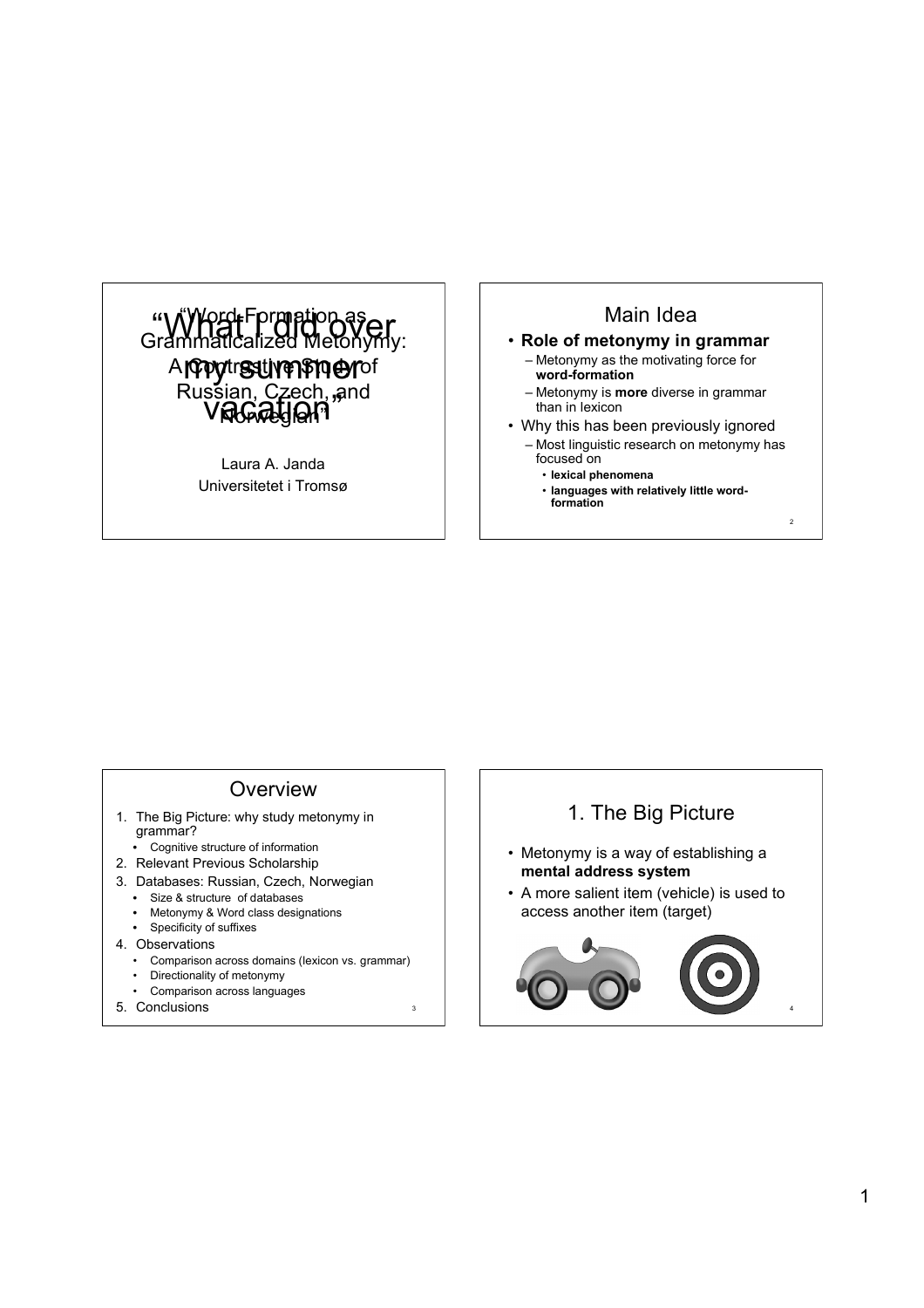

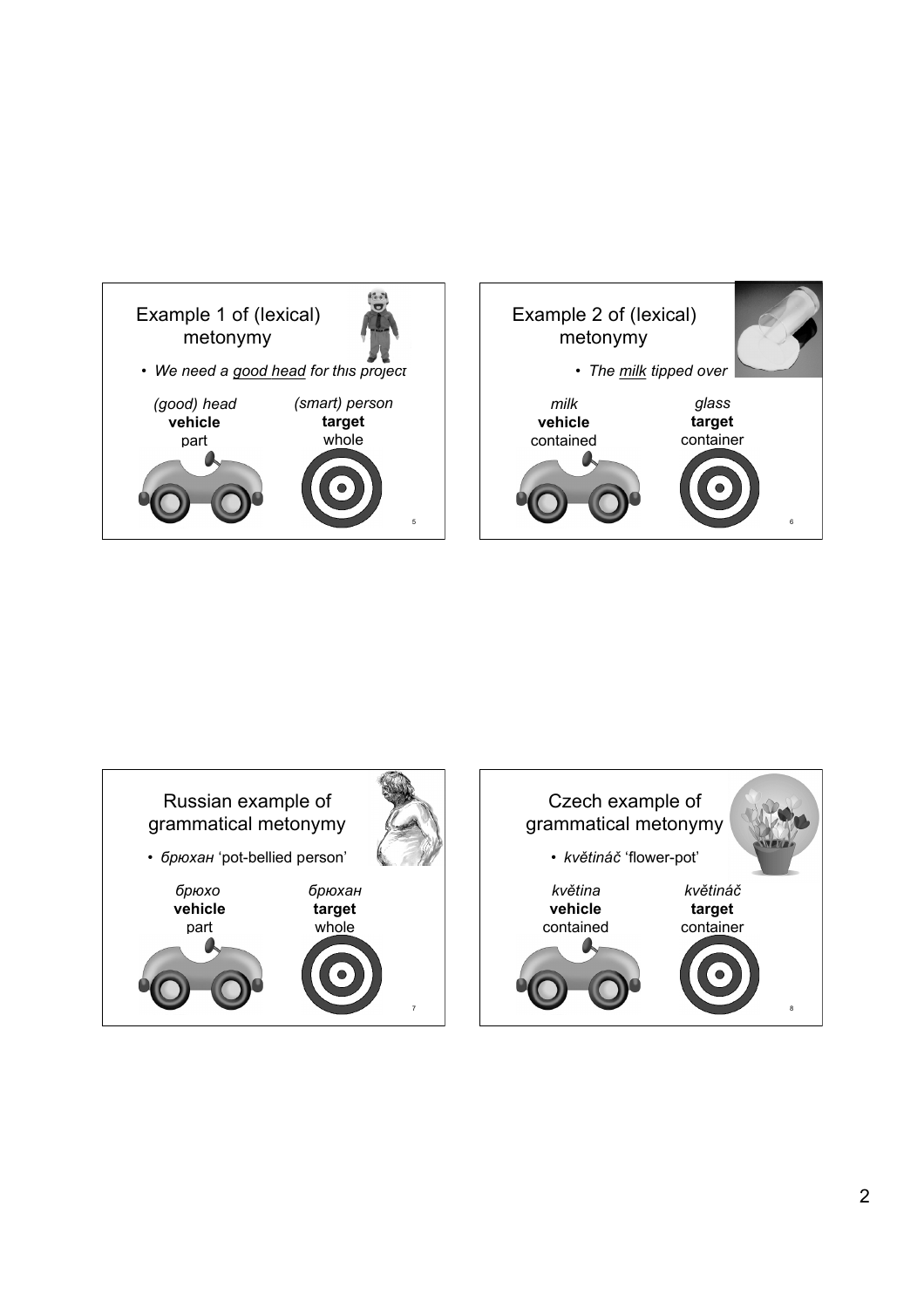## Why study grammatical metonymy?

- Grammatical structures are more systematic, more indicative of information structure than lexical structures
- Compare lexical vs. grammatical metonymy
- Compare grammatical metonymy across languages
- May indicate information structure in brain

9

11

## 2. Relevant Previous **Scholarship**

- Works on metonymy
	- say almost nothing about word-formation
- Works on wordformation
	- say almost nothing about metonymy

10

# Works on metonymy

- Focus on lexical metonymy and on describing difference between metonymy and metaphor
- **Jakobson [1956] 1980**; Lakoff & Johnson 1980; Lakoff 1987; **Langacker 1993**; Croft 1993; Kövecses & Radden 1998; Radden & Kövecses 1999; Seto 1999; **Panther & Thornburg** 1999, **2002**, 2007; Barcelona 2002, Kövecses 2002, **Padučeva 2004**, **Peirsman & Geeraerts 2006**

**Jakobson [1956] 1980** • Metonymy is based on contiguity. • "Also, as a rule, words derived from the same root, such as *grant* -- *grantor* -- *grantee* are semantically related by contiguity."

- "Thus the Russian word mokr-ica signifies 'woodlouse', but a Russian aphasic interpreted it as 'something humid', especially 'humid weather', since the root mokr- means 'humid' and the suffix -ica designates a carrier of the given property, as in nelepica 'something absurd', svetlice 'light room', temnica 'dungeon' (literally 'dark room').
- Scholarship has neglected metonymy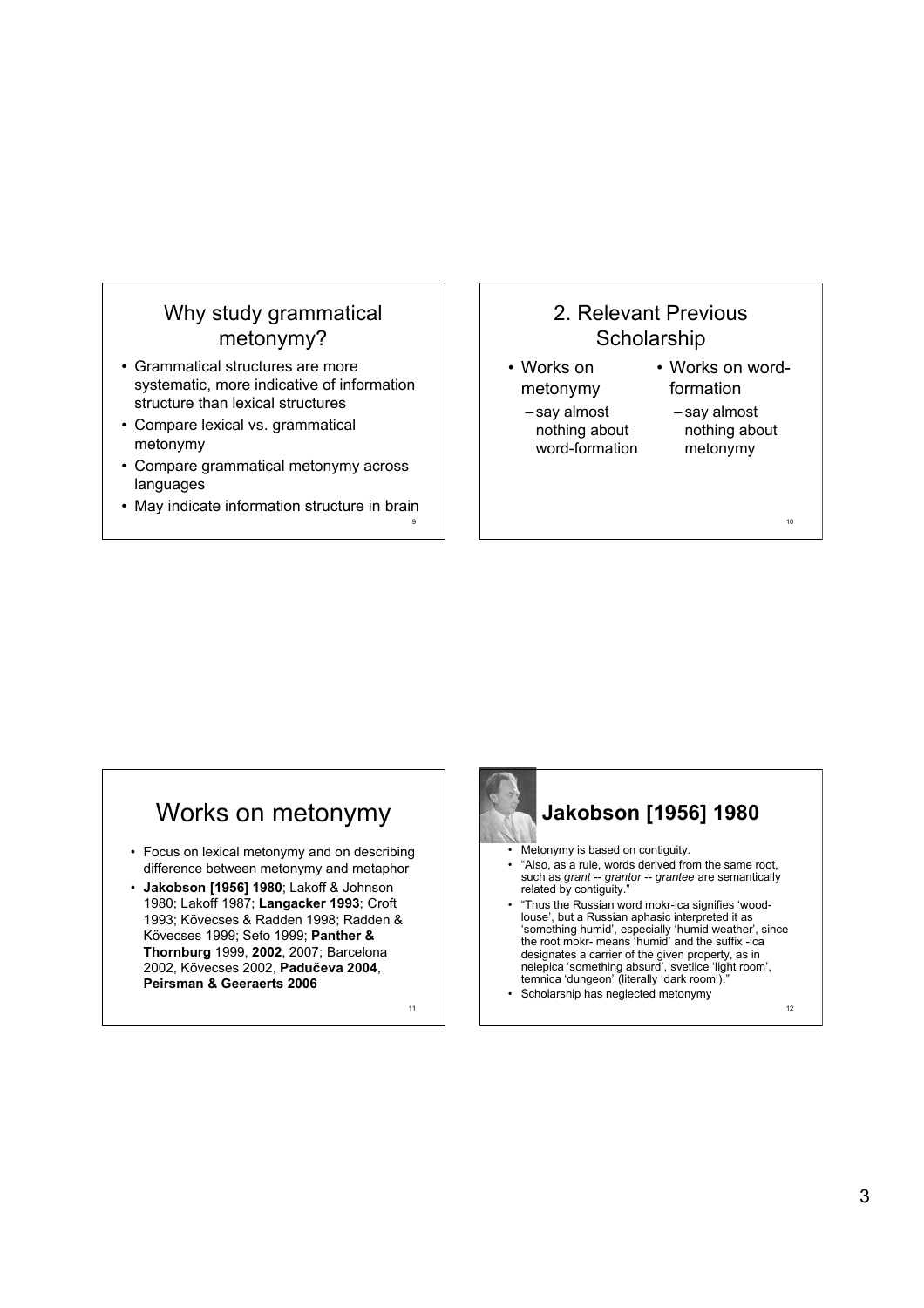

# **Langacker 1993**

- "Metonymy is prevalent because our reference-point ability is fundamental and ubiquitous, and it occurs in the first place because it serves a useful cognitive and communicative function."
- "By virtue of our reference-point ability, a well-chosen metonymic expression lets us mention one entity that is salient and easily coded, and thereby evoke essentially automatically -- a target that is either of lesser interest or harder to name."
- Principles of relative salience: – human > non-human; whole > part; concrete > abstract; visible > non-visible; etc.

13

#### **Panther & Thornburg 2002**

• Discuss role of metonymy and metaphor in English *-er*

#### **Padučeva 2004**

• Shows that the same metonymic semantic relation can be lexical in one language, but marked by wordformation in another

14

#### **Peirsman & Geeraerts 2006**

- Most comprehensive inventory of metonymy designations
- Focuses primarily on lexical metonymy; grammatical uses do not involve word formation
- Serves as the basis for the system used in my databases
- 15 • Will serve as basis for comparisons also (henceforth "P&G")  $\frac{16}{15}$  | **Araeva 2009**

### Works on word-formation

- Mainly lists of suffixes and/or relationships
- 3 Reference Grammars: Švedova 1980, Dokulil 1986, Faarlund et al. 1997
- Šanskij 1968, McFadden 1975, Maksimov 1975, Rasch 1977, Townsend 1978, **Lönngren 1978**, Andrews 1996, Janda & Townsend 2000, Townsend & Komar 2000, **Araeva 2009**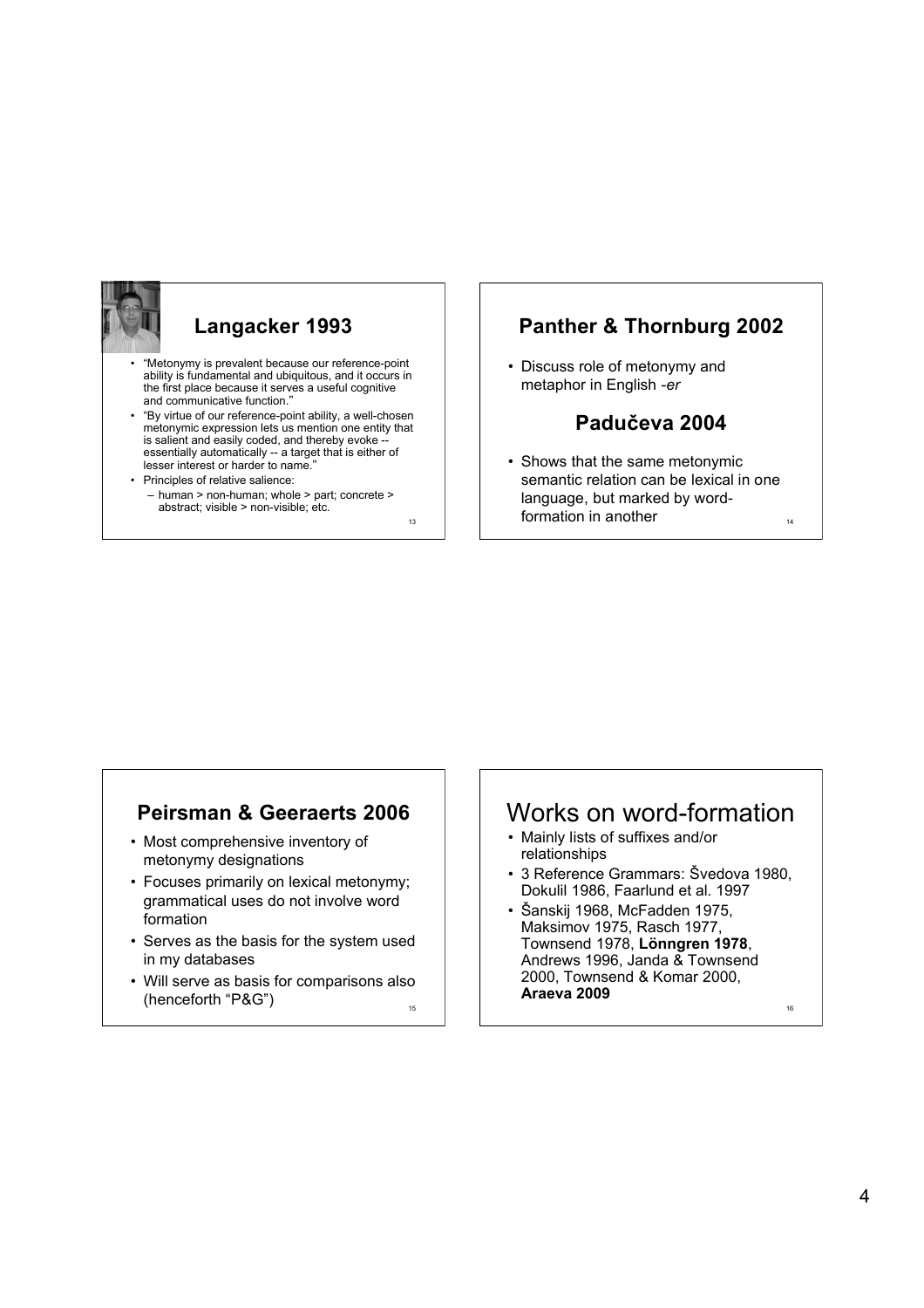#### **Lönngren 1978**

• Meanings of suffixes are relations rather than components, having a converting rather than additive function; 16 are "associative" and 46 are "situative"

#### **Araeva 2009**

17 • Mentions metonymy as a possible motive for word formation, but limited to whole-part/partwhole relationships; her examples are медведь 'bear' - медвежатина 'bearmeat', горох 'peas' - горошина 'pea', зверь 'animal' - зверье 'animals'

## 3. Databases: Russian, Czech, Norwegian

- Based on data culled from Academy/Reference Grammar of each language
- Suffixal word-formation signalling metonymy
	- includes conversion (zero-suffixation)
- 18 • Each database is an inventory of **types** – no duplicates

## A **Type** is a unique combination of

- Metonymy designation: vehicle & target
	- *брюхан* is part-whole
	- *květináč* is contained-container
- Word class designation: vehicle & target – both *брюхан* and *květináč* are noun-noun
- Suffix

(See sample types on handout)

19

## What the databases do NOT contain

- Word formation that is not metonymical
	- hypocoristics – caritives
	- comparative adjectives & adverbs
	- secondary imperfectives
- Compounding
	- all types have only ONE root
- Isolated examples, dialectisms
- Information on frequency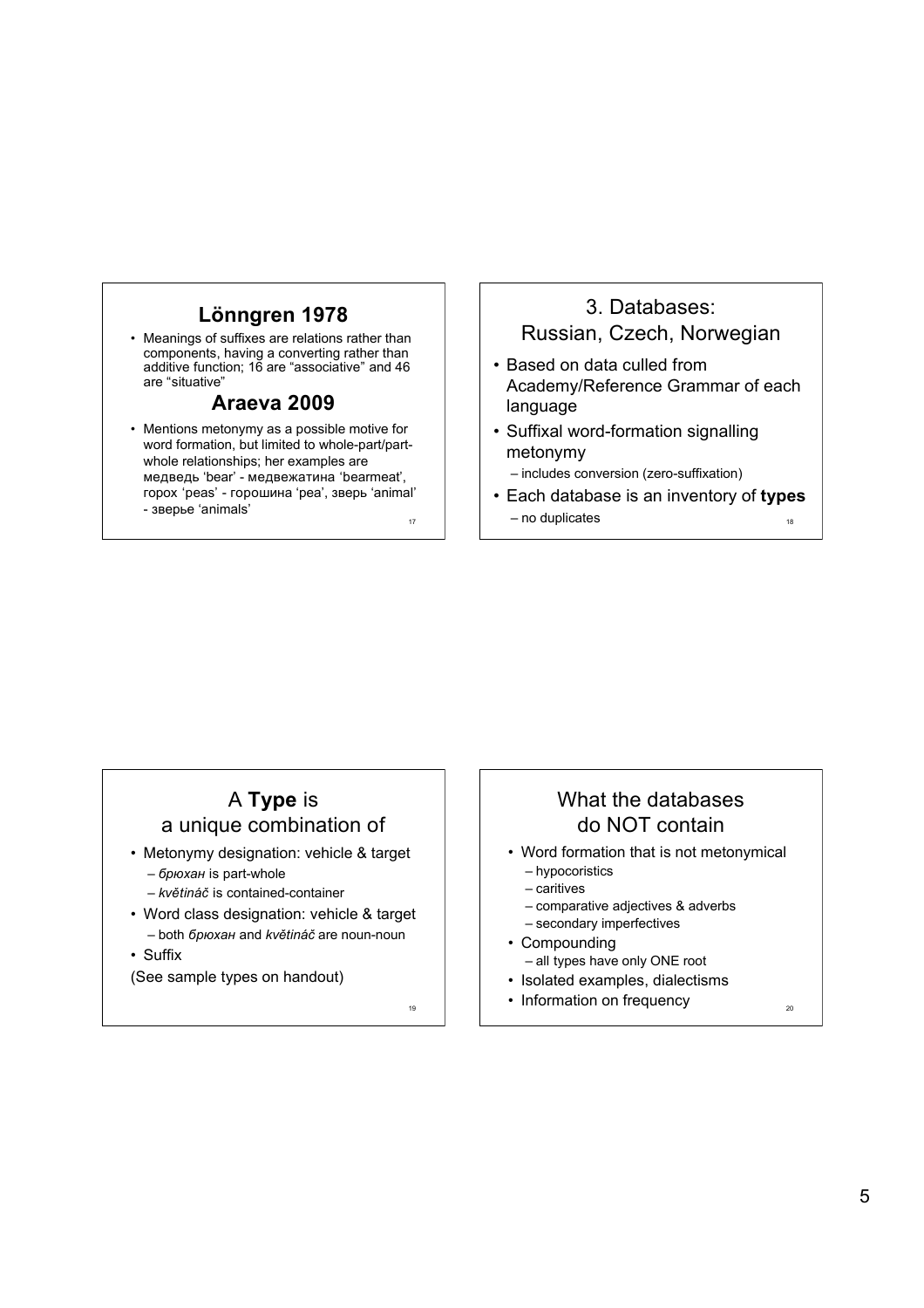#### **Challenges** in constructing the databases

- Allomorphy or separate suffixes?
- Overlap in metonymies (e.g., part-whole, contained-container, located-location, possessed-possessor)
- Examples with multiple interpretations (e.g., Norwegian *maling* 'paint, painting')
- Extending the P&G inventory to cover all attested types (see next slide)

 $21$ 



## Vehicles & Targets are not "components"

- I do **not** assume a componential analysis via vehicles and targets!
- The unit is the vehicle-target relationship -- a construction that is not just the sum of parts
- Each vehicle-target relationship is unique
- For example, action-agent is different from action-product, not just because of the second member of the relationship

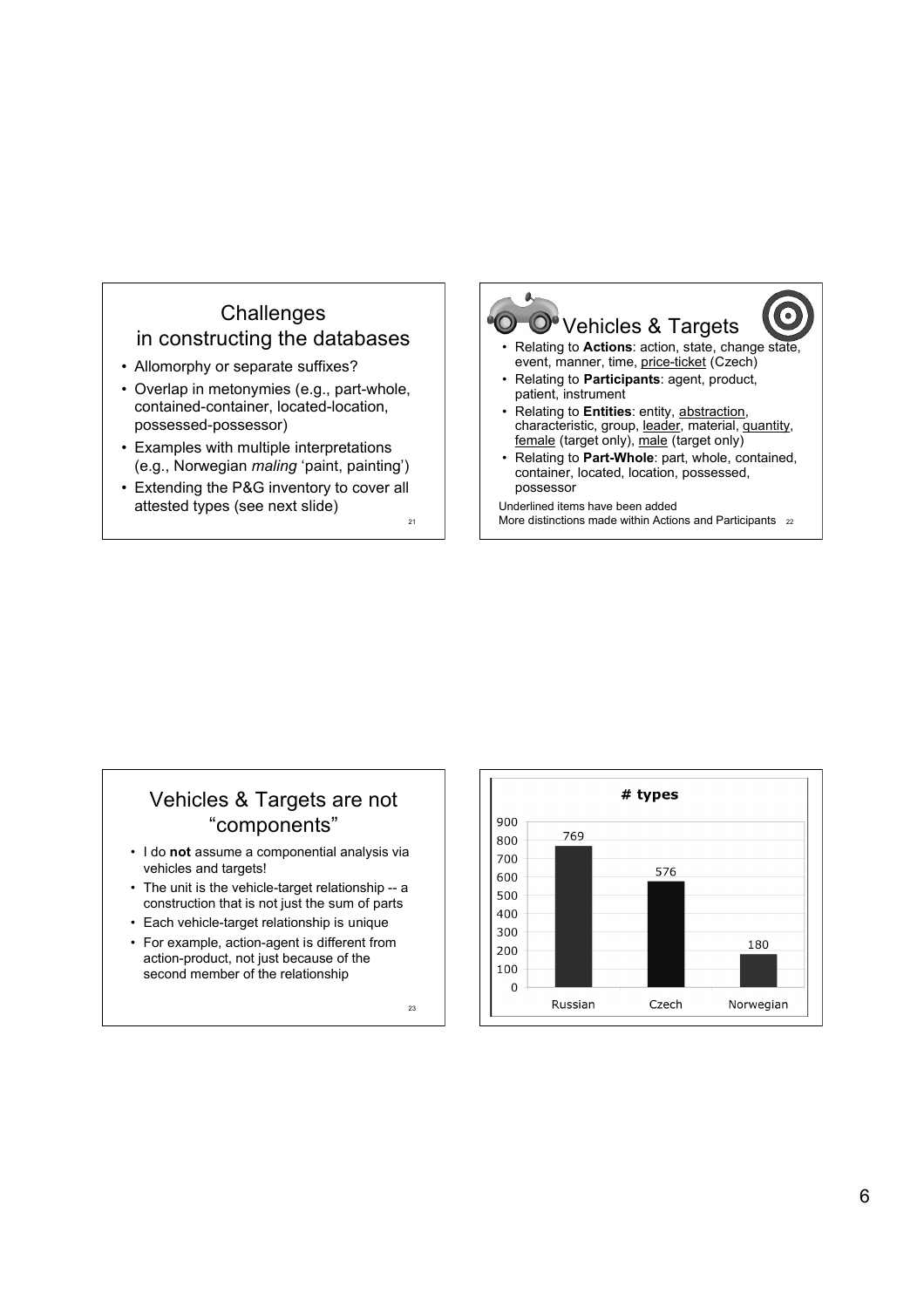



#### Top 13 Metonymy Designations

- 10 items found on all 3 top 13 lists:
	- abstraction-characteristic
	- action-abstraction
	- action-agent

– action-product

- action-characteristic – action-instrument
	- **vehicle for six of**
		- **them!**

**action is**

- characteristic-abstraction
- entity-characteristic
- characteristic-entity
- action-event

27

#### Word-class designations

- Vehicles and targets common to all three languages:
	- adverb, noun, numeral, qualitative adjective, relational adjective, verb
- Vehicles found only in Russian and Czech:
	- pronoun, interjection, sound, preposition (R only).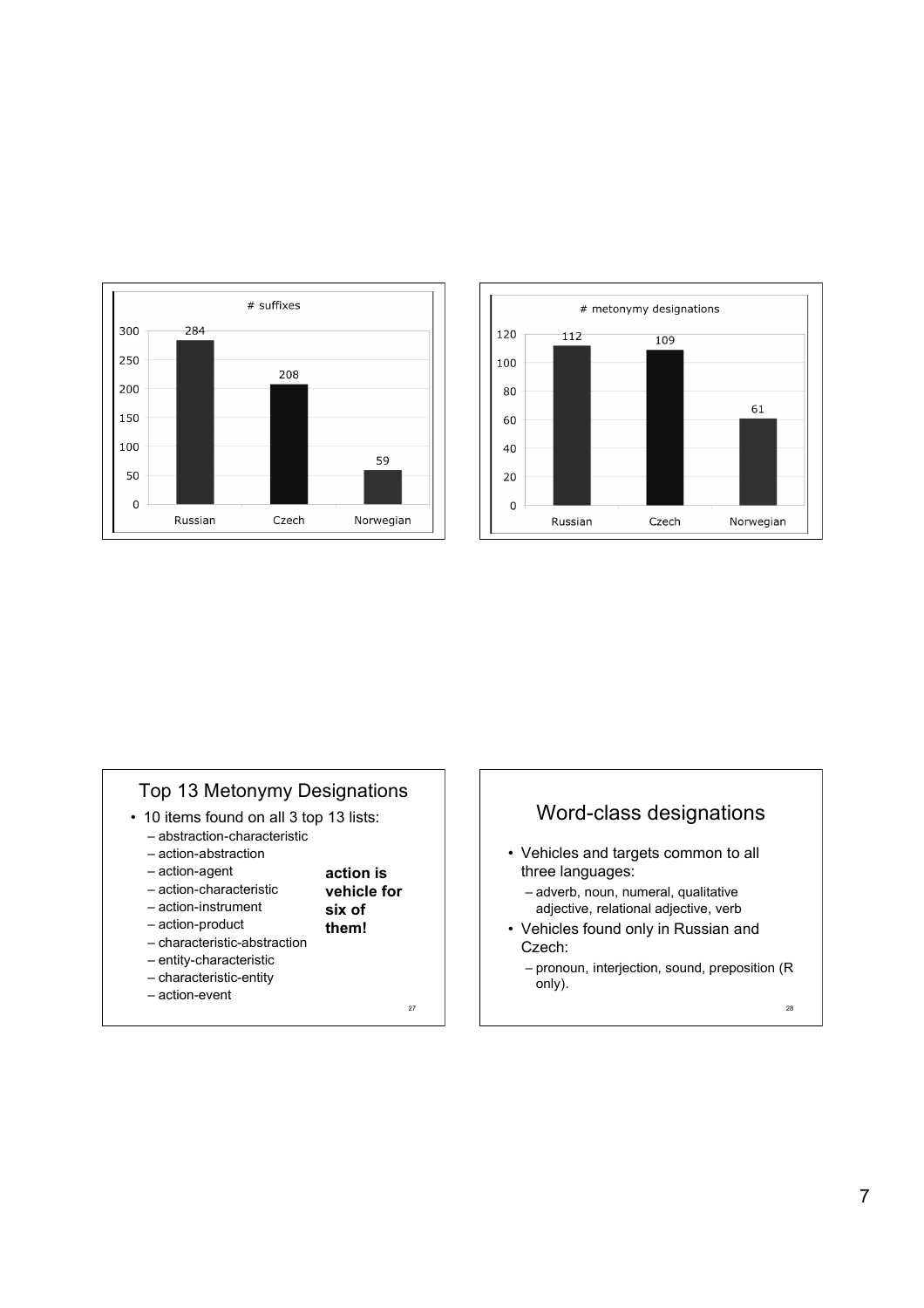



## To what extent does a suffix specify metonymy?

- Number of metonymies per suffix – Highs: 16 (Czech), 15 (Russian), 11 (Norwegian) metonymies per suffix
	- Lows: only one metonymy for 128 suffixes (Russian), ... 94 suffixes (Czech), 21 suffixes (Norwegian)
	- Average is about 3 metonymies per suffix
- Number of targets per suffix – 60% have only one target, but 15% have **more** targets than vehicles

31

Metonymy designations per suffix  $14($  $\frac{8}{5}$  120 of suffixes with X metonymy desig<br>승<br>승 응 영  $\begin{array}{c}\n\begin{array}{c}\n\begin{array}{c}\n\begin{array}{c}\n\hline\n\end{array} & \text{if } k \text{ suff} \\
\hline\n\end{array} \\
\begin{array}{c}\n\hline\n\end{array} & \text{if } k \text{ suff} \\
\hline\n\end{array} \\
\begin{array}{c}\n\hline\n\end{array} & \text{if } k \text{ suff} \\
\begin{array}{c}\n\hline\n\end{array} & \text{if } k \text{ suff} \\
\hline\n\end{array} \end{array}$  $\frac{1}{10}$  $\overline{10}$  $\overline{12}$  $13$  $15$  $\overline{R}$ 32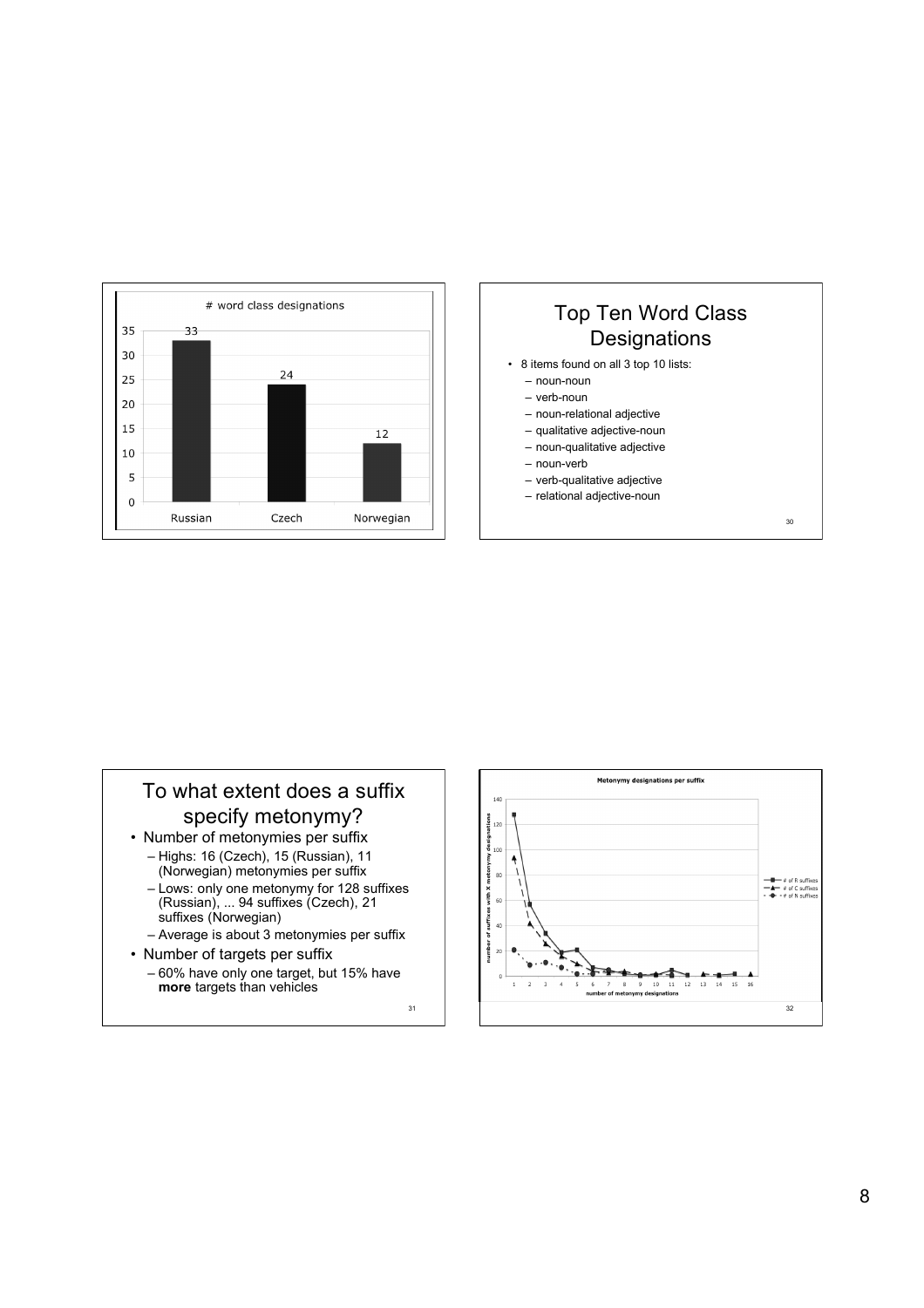





# Suffixes and specificity

- **Not** specific for metonymy
- **Target** specific for word class
- **What does a suffix mean?**
- "Given this vehicle X, perform a metonymy such that the target is a member of word class Y."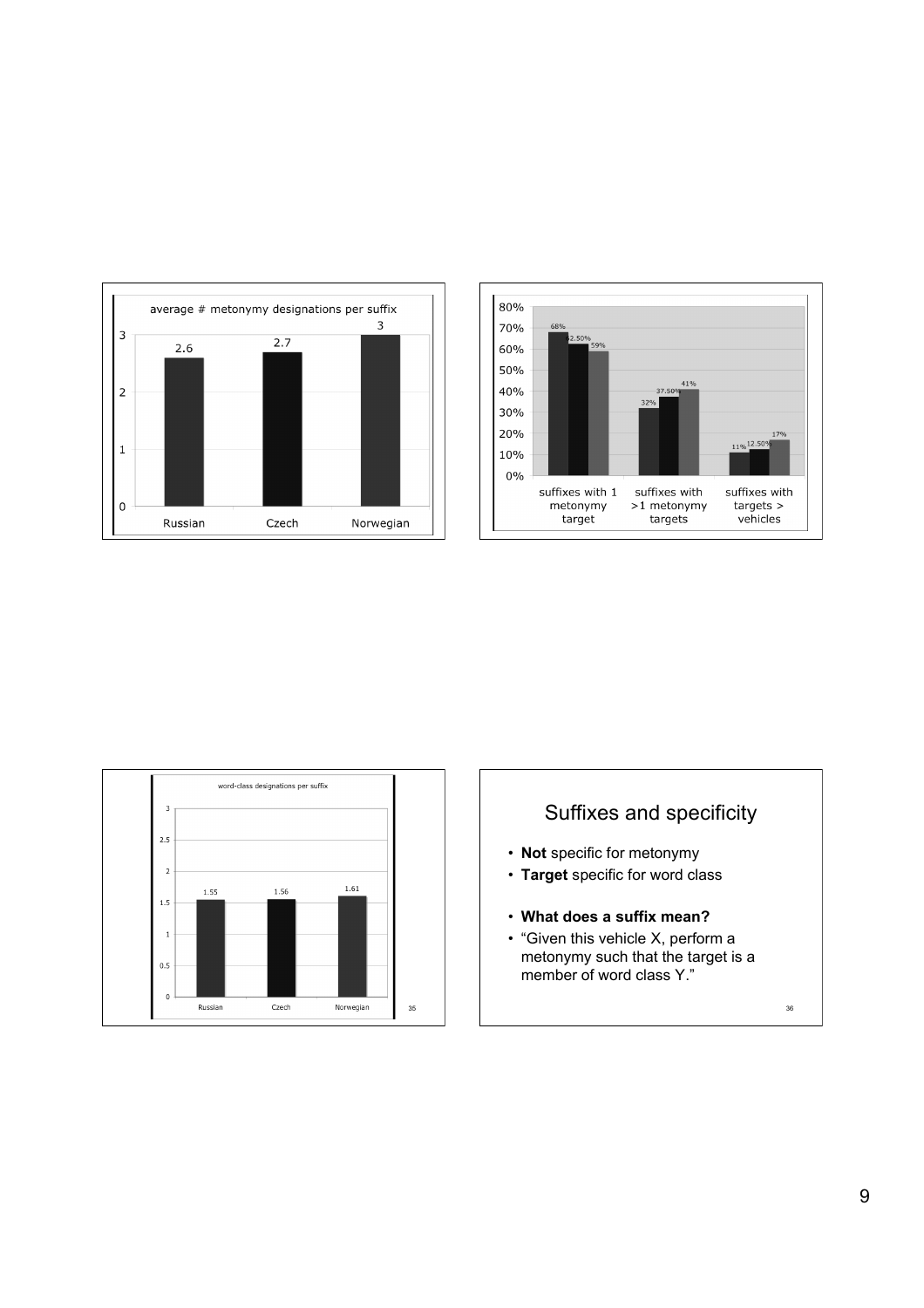

- Comparison lexicon vs. word-formation
	- Metonymy is more diverse and prevalent in wordformation
	- But some division of labor between the two domains
- Directionality
	- Some metonymies are uni-directional
	- Most bi-directional metonymies are skewed
- Cross-linguistic comparisons



#### Lexicon vs. word-formation

- Some frequent lexical metonymies are not attested in word-formation
	- agent-product, potential-actual, hypernymhyponym
- Some frequent word-formation metonymies are not attested in lexical use
	- abstraction-characteristic, characteristicabstraction, action-abstraction, actioncharacteristic

39

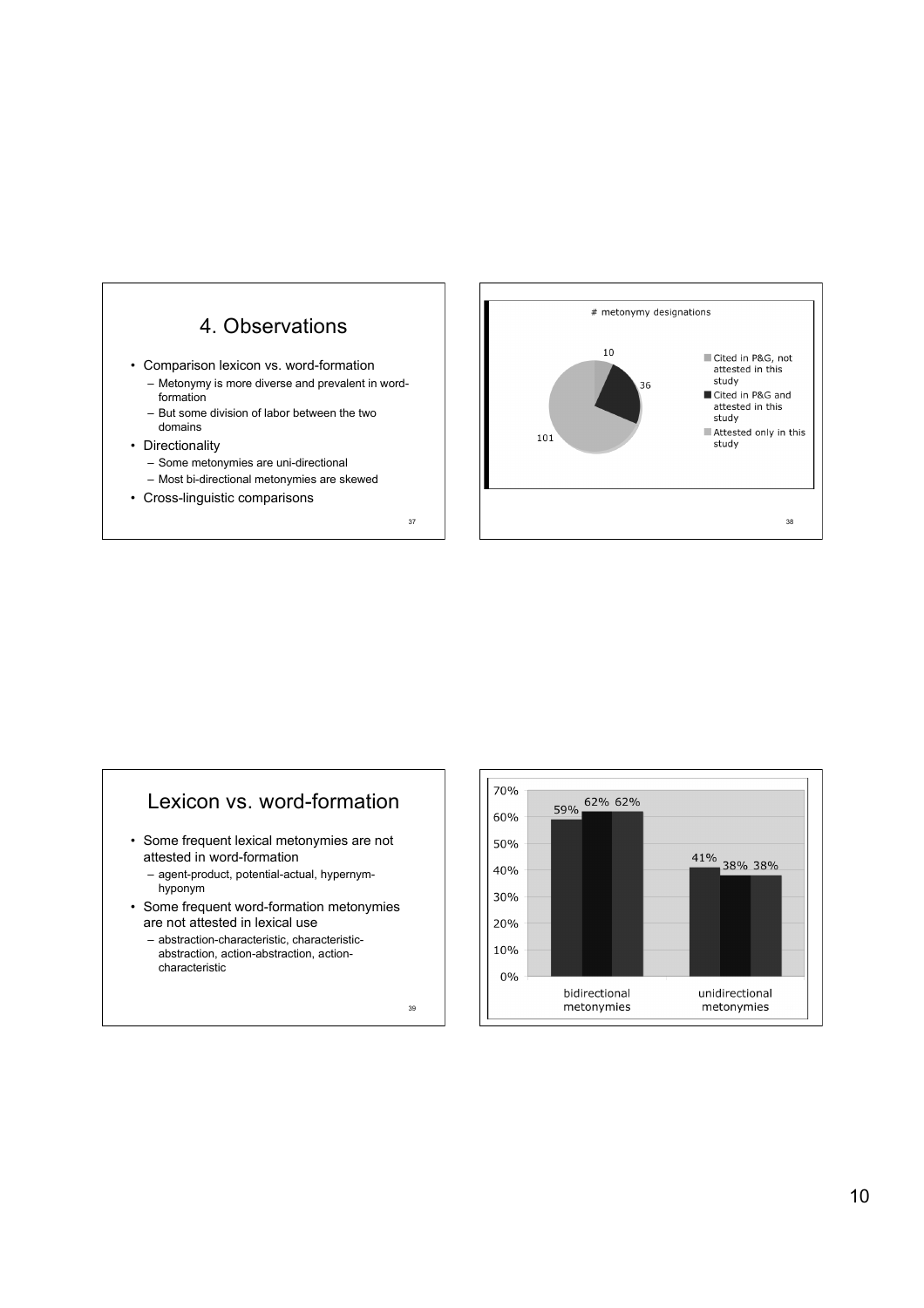

- Robust uni-directional metonymies – product-agent, instrument-agent, state-location
- Balanced bi-directional metonymies – entity & characteristic, abstraction & characteristic,
- action & product • Skewed bi-directional metonymies – location-agent, patient-agent, action-agent, actioncharacteristic, action-instrument, actionabstraction, action-event, part-whole, containedcontainer, possessor-possessed, entity-female



## Special investments: Russian and Czech

- location-characteristic
- possessor-possessed
- state-characteristic
- characteristic-location
- part-whole
- characteristic-material

43

41

#### Special investments: Russian

- entity-female
- instrument-characteristic
- characteristic-characteristic